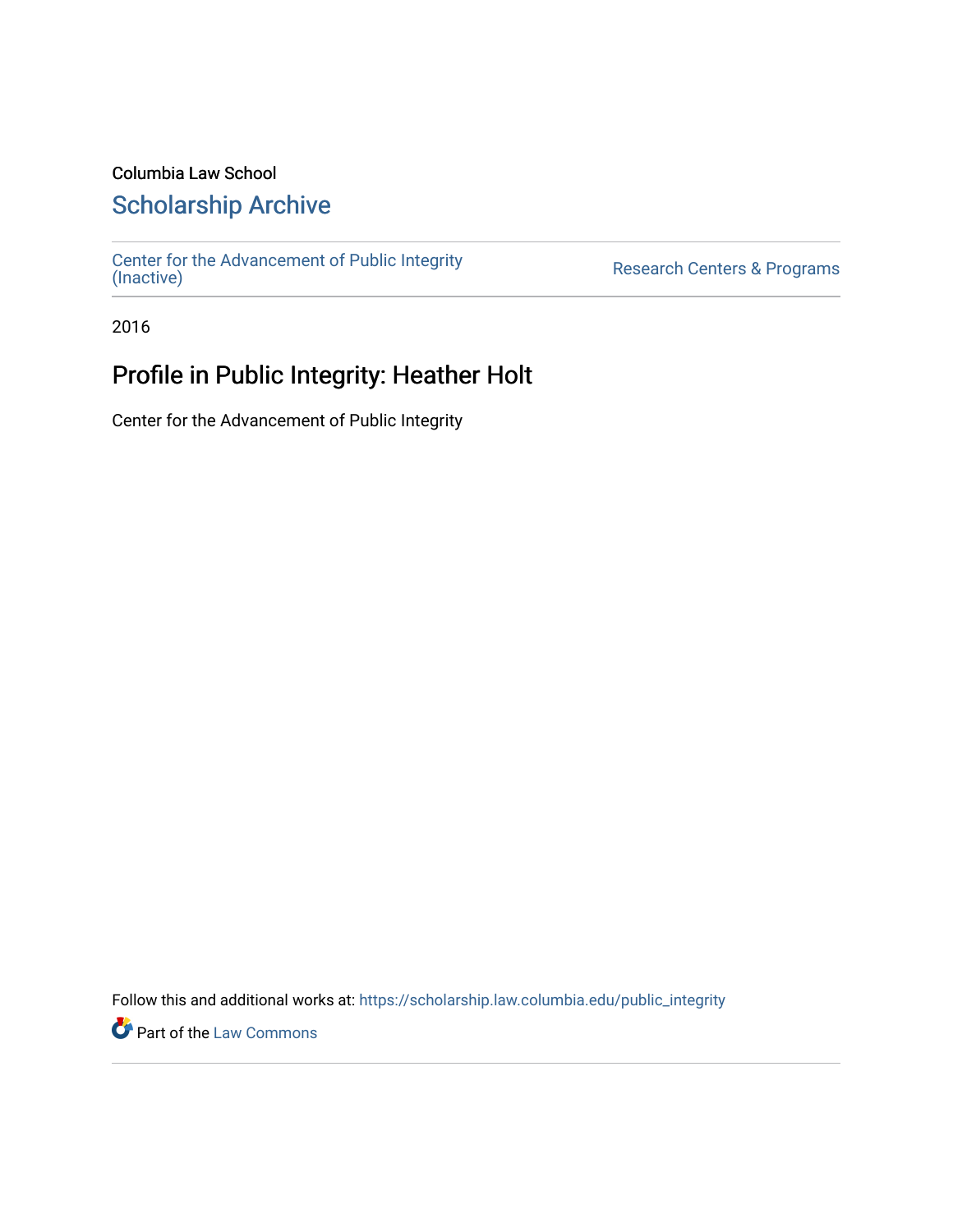## **Profile in Public Integrity:**

# **Heather Holt Executive Director, Los Angeles City Ethics Commission**

Heather Holt is in her sixth year as the Executive Director of the Los Angeles City Ethics Commission. Before joining the Ethics Commission in 2006 as the Director of Policy and Legislation, Holt served as an ethics officer for the Los Angeles County Metropolitan Transportation Authority. She has served as legal and policy counsel to several cities in San Diego County, the United States House of Representatives, the federal Environmental Protection Agency, and



the Maine State Legislature. She has also served as the director of a nonprofit agency that provides assistance to military families. A Southern California native, Holt holds a Juris Doctorate from Pepperdine University School of Law and a Bachelor of Arts from Washington State University.

#### **You have worked at the Los Angeles City Ethics Commission for 10 years, and are now in your sixth year as executive director. Which of the Commission's achievements are you most proud of?**

One of the achievements that I am most proud of is our effort to educate our constituents and those we regulate. Part of creating a culture of trust in government is ensuring that those who must abide by the rules understand what they have to do to comply and why complying is important. This outreach effort helps people avoid enforcement activity and also gives the public the transparency and accountability that they voted for when they created the Commission. It has also created a type of partnership with the people we regulate. They know that there are ramifications for violating the laws, but they also know that we will be here to provide compliance assistance we now average over 20,000 compliance assistance contacts each year.

I started with the Commission as the Director of Policy, so I am also proud of our legislative accomplishments. In the past five years, we have undertaken detailed, comprehensive reviews of our campaign financing laws and public ethics laws and completely revamped them to reflect lessons we had learned in nearly 25 years of administering them, the input we received from our regulated communities, best practices in other jurisdictions, and even changes in technology. We constantly review our laws to ensure they are as strong and clear and fair as they can be—which also helps our education efforts.

#### **What have been some of the hardest challenges you faced at the Commission?**

When I took over as Executive Director, the City was going through one of the toughest financial periods in its history. The Commission's staff had been cut from 31 positions to 17. And at the same time, our workload was increasing with a number of new legal mandates. Continuing to provide the public with the services they expect and deserve, while wondering every year if additional cuts were coming, took its toll on the entire staff. My focus during this challenging time was to streamline our processes for more efficiency, such as implementing entirely electronic filings in all three of our program areas, and to communicate with our elected officials that, even in fiscally tough